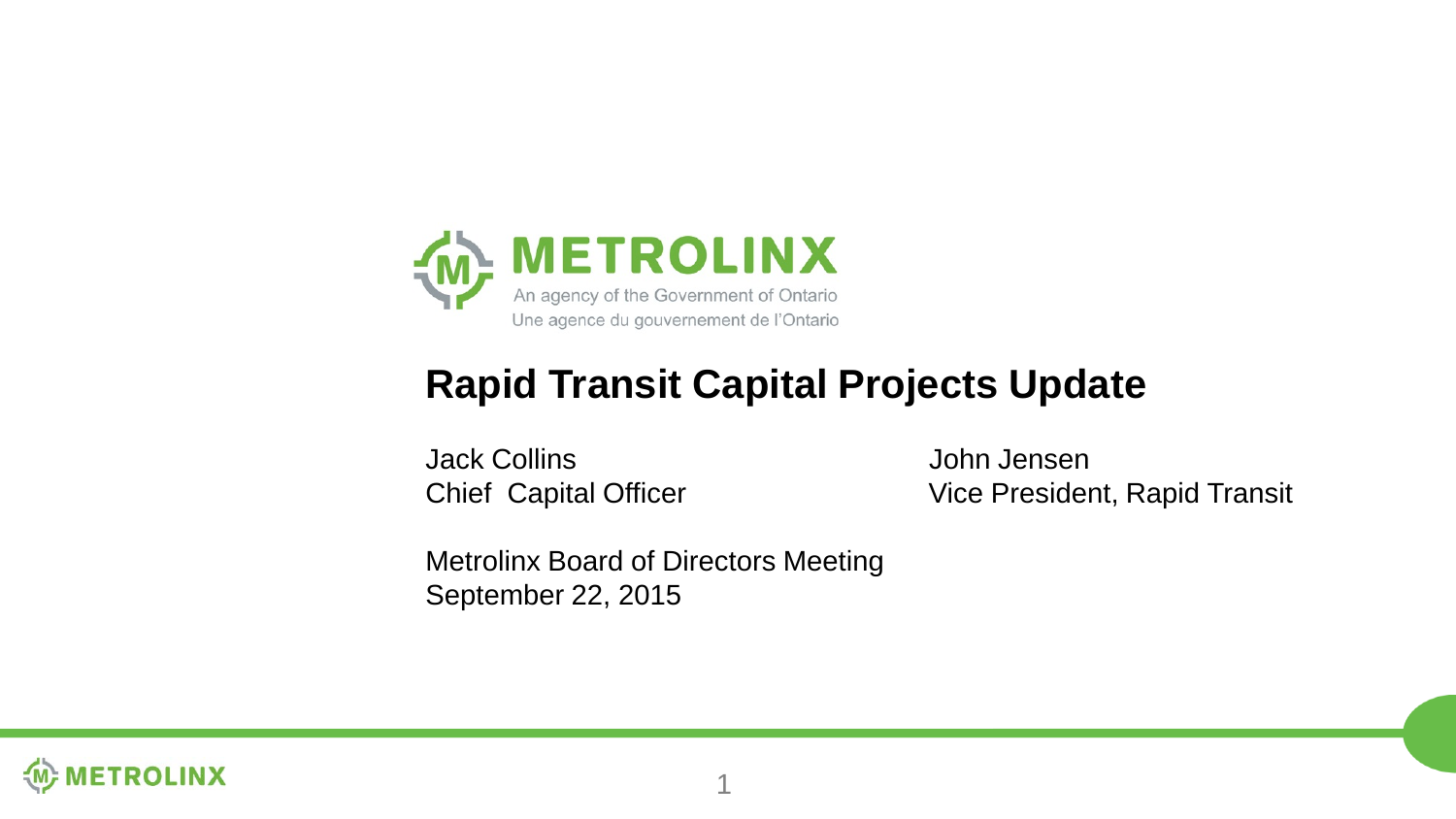### **Executive Summary**

This update is submitted to the Board for information

- vivaNext BRT
	- DBF contract of the H2 segments in Vaughan and Richmond Hill reached Financial Close in September 2015, with EDCO, a joint venture of EllisDon and Coco Paving, as the Preferred Proponent.
- Eglinton Crosstown
	- Commercial and Finance Close of the DBFM contract with Crosslinx was reached in July 2015.
	- The Independent Certifier contract was awarded to BTY Group in July 2015 and the On-site Technical Compliance and Quality Activities contract was awarded to 4Transit in August 2015.
- Finch IRT
	- Provincial approvals were received in July and August to move forward with Infrastructure Ontario on Alternative Financing Procurement.
	- Request for Qualifications for DBFM contractors will be issued in September 2015.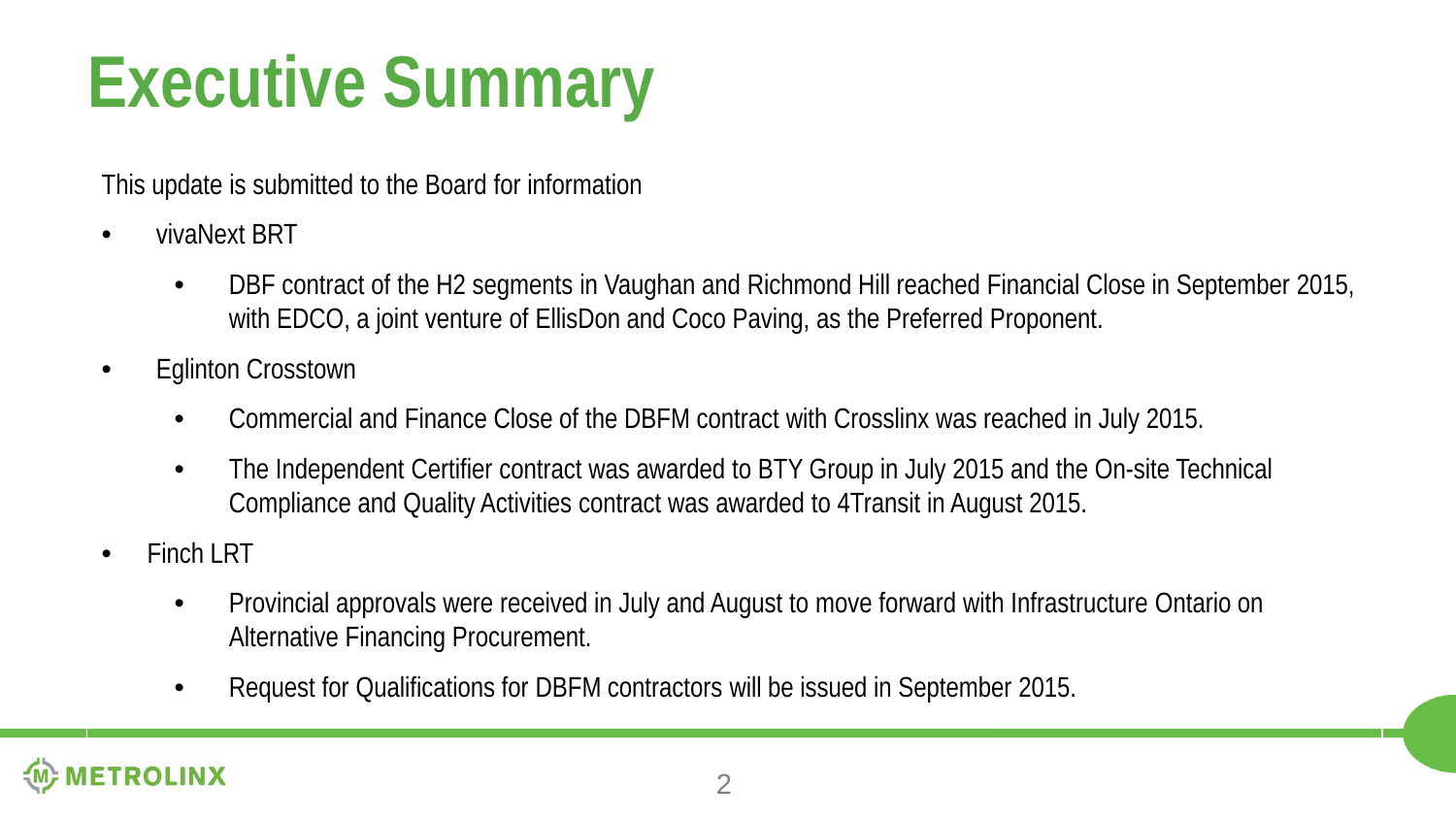### **vivaNext Bus Rapid Transit**

- The H3 rapidway segment on Hwy 7 between Richmond Hill Centre and Warden Ave (11 stations – 6.0 km) is fully complete and in service.
- Bus travel time savings of 35% in this segment and a 10% increase in ridership recorded.
- H2-VMC segment on Hwy 7 from Hwy 400 to Bowes Road (3 stations 3.6 km) is progressing well with anticipated phase completions in 2016 and 2017.
- D1 segment along Davis Drive from Yonge St. to Roxborough Road (5 stations 2.6 km) in Newmarket is scheduled to be in service by the end of December 2015 with construction over 75% complete.
- Yonge St. segments (10 stations 10.1 km) are in design stage with commencement of utility works. Construction is anticipated to commence in summer of 2016.
- Commercial and Financial Close for the DBF contract of the H2 segments in Vaughan and Richmond Hill was reached in mid-September, with EDCO as the Preferred Proponent. The project is anticipated to be completed and in-service in late 2020.

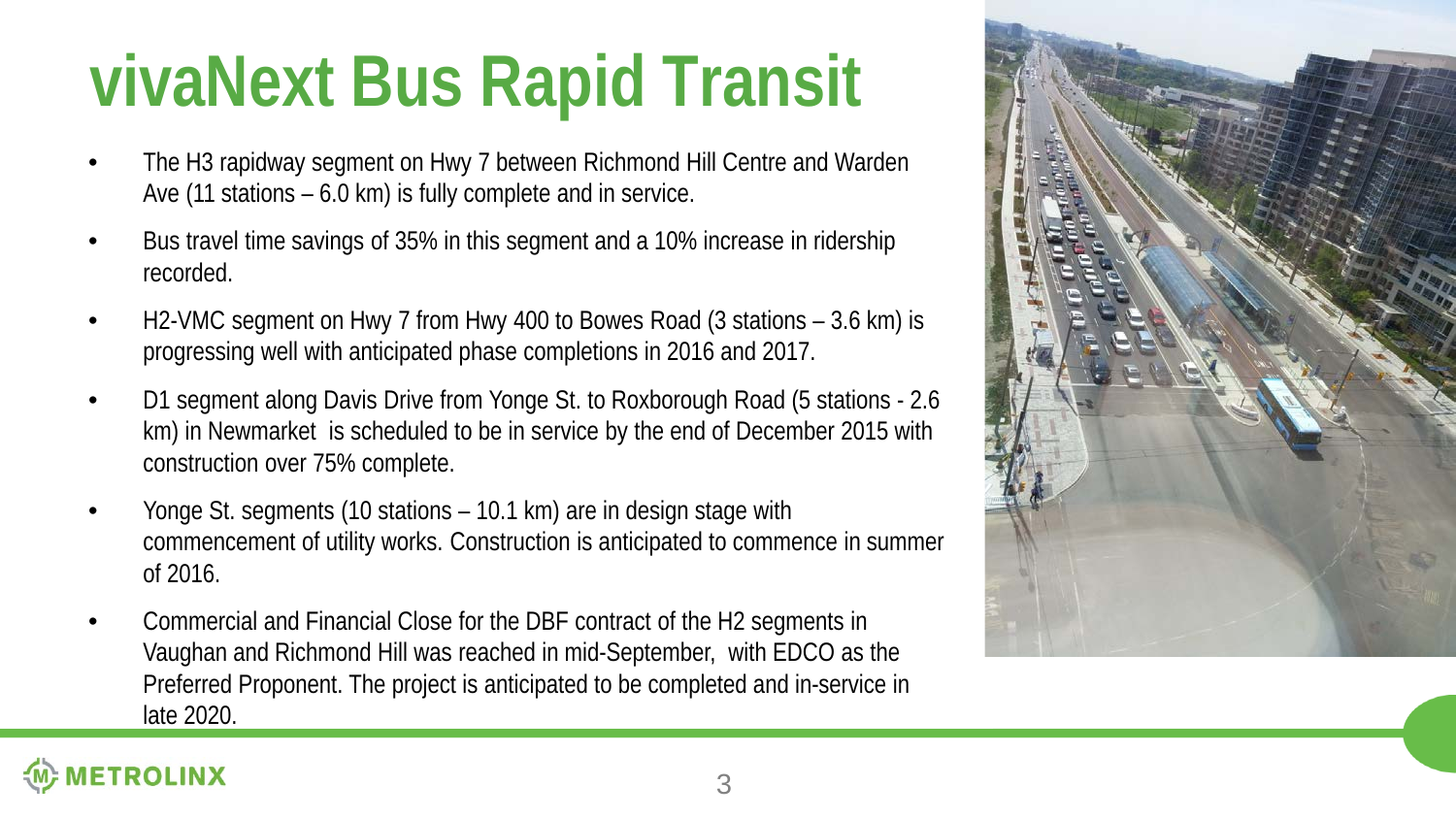### **vivaNext Bus Rapid Transit**

- Phased openings of vivaNext Segments.
- A total of 6 km of rapid way is in service on Highway 7.
- In December 2015 another 2.6 km will be opened along Davis Drive bringing 25% of total program into service.



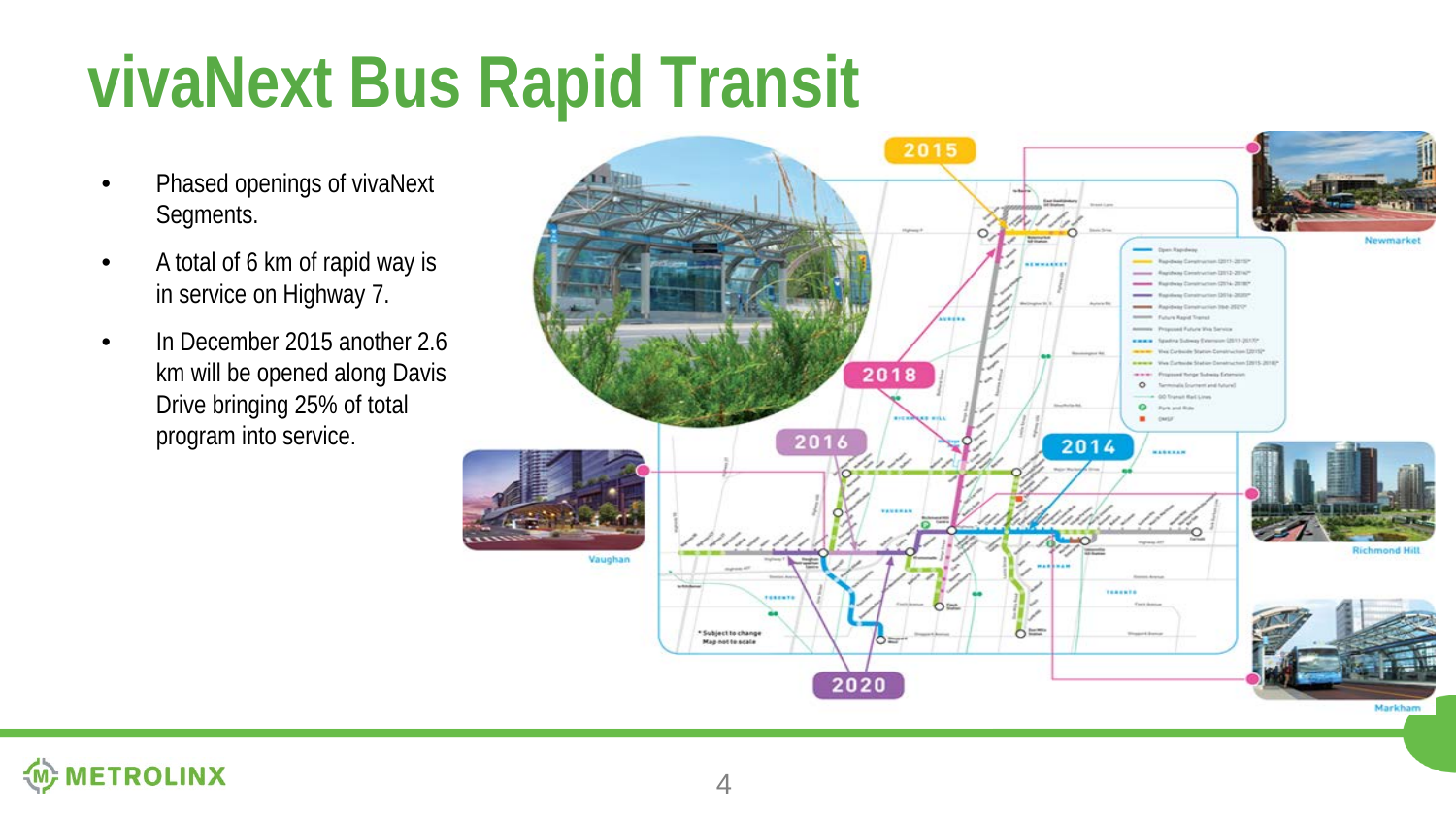### **Mississauga Transitway**

Partnership with City of Mississauga, Transport Canada and MTO for building 18 km of dedicated bus transitway with 12 stations for operation of GO and MiWay bus service, with TTC integration at Renforth. A total of 6 km and 4 stations of the transitway are in service.

#### **Updates:**

- Erin Mills station opened on September 5, 2015.
- Square One Bus Terminal station building is scheduled to open by the end of 2015.
- On-track for completion of transitway in 2017, including Renforth.
- Improvements to 407 connectivity from Winston Churchill station expected in 2019.





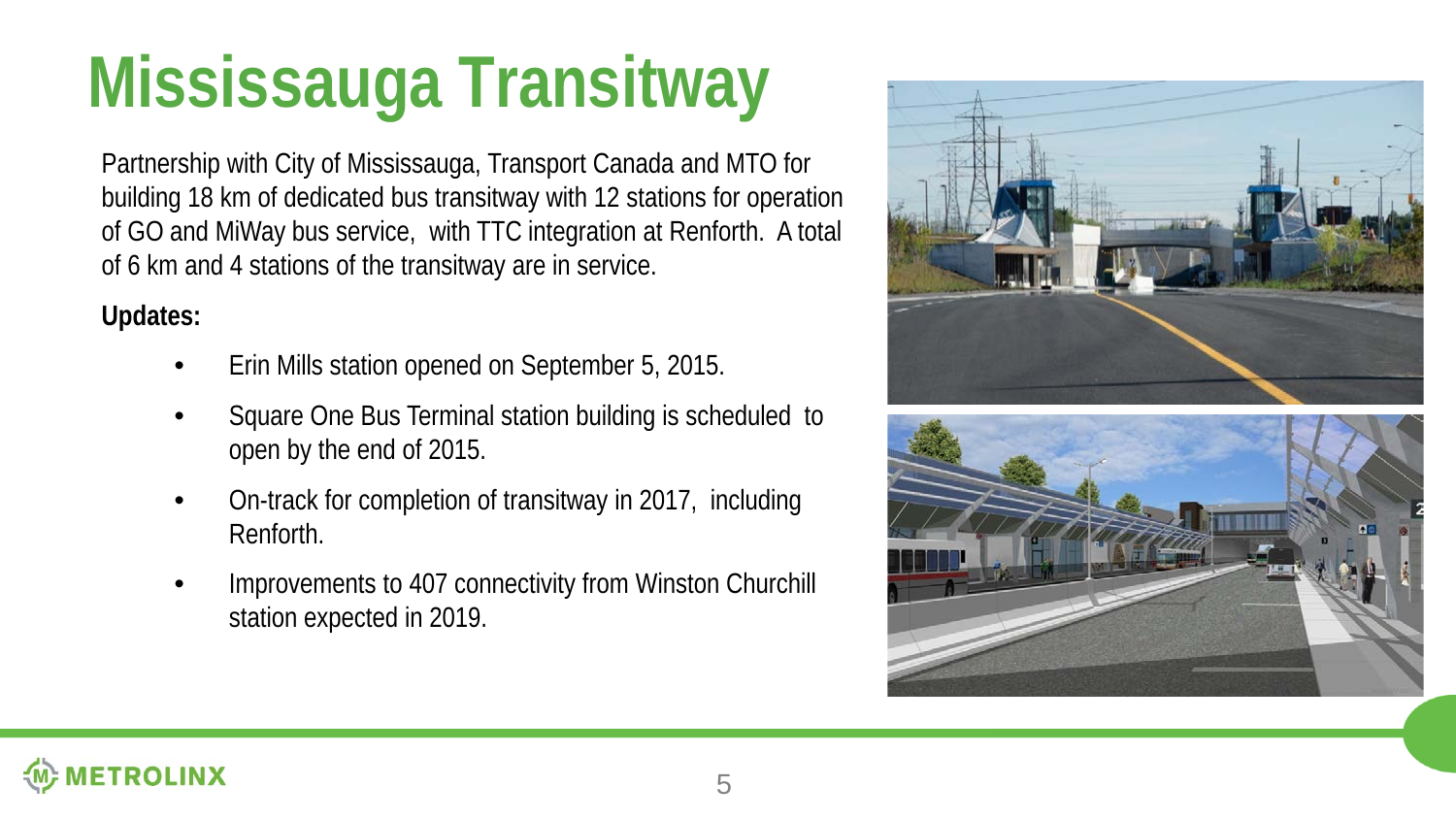# **Eglinton Crosstown LRT**

#### **AFP Update**

- Commercial and Finance Close of the DBFM contract with Crosslinx was reached in July 2015; Crosslinx and Metrolinx project team are working to mobilize the team and establish a joint project office.
- An update to the 10% design submission is underway to incorporate the changes discussed during the preferred proponent negotiation stage.
- Independent Certifier contract awarded to BTY Group in July 2015.
- On-site Technical Compliance and Quality Activities contract awarded to 4Transit in August 2015.



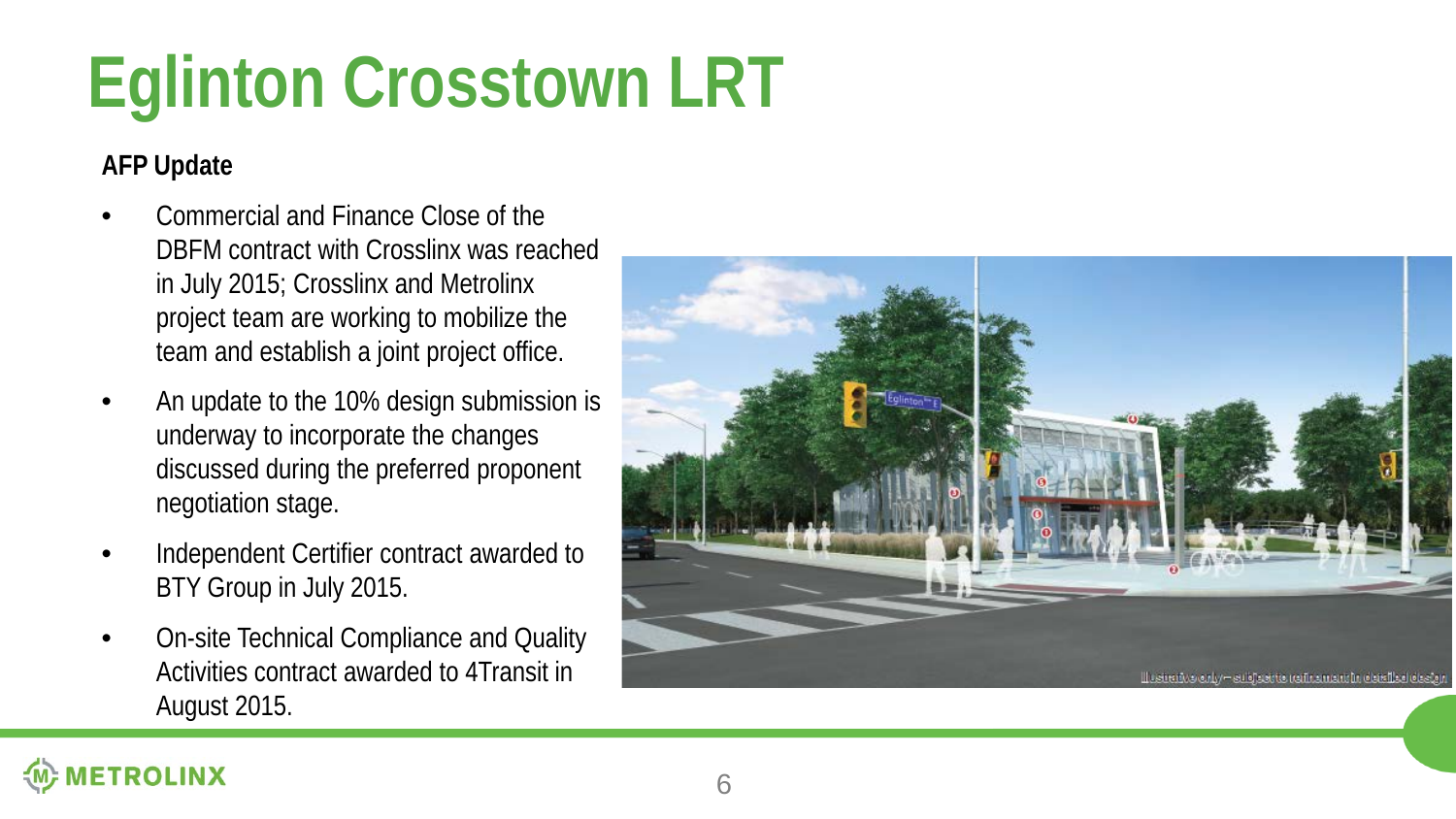## **Eglinton Crosstown LRT**

### **Tunneling Update:**

- West tunneling activities continued throughout the summer and the TBMs are expected to be nearing Bathurst Street by end of September 2015.
- East tunneling commenced at the Brentcliffe Avenue launch site in September, with the first TBM moving westerly towards Yonge Street, and the second TBM expected to begin mining in October.





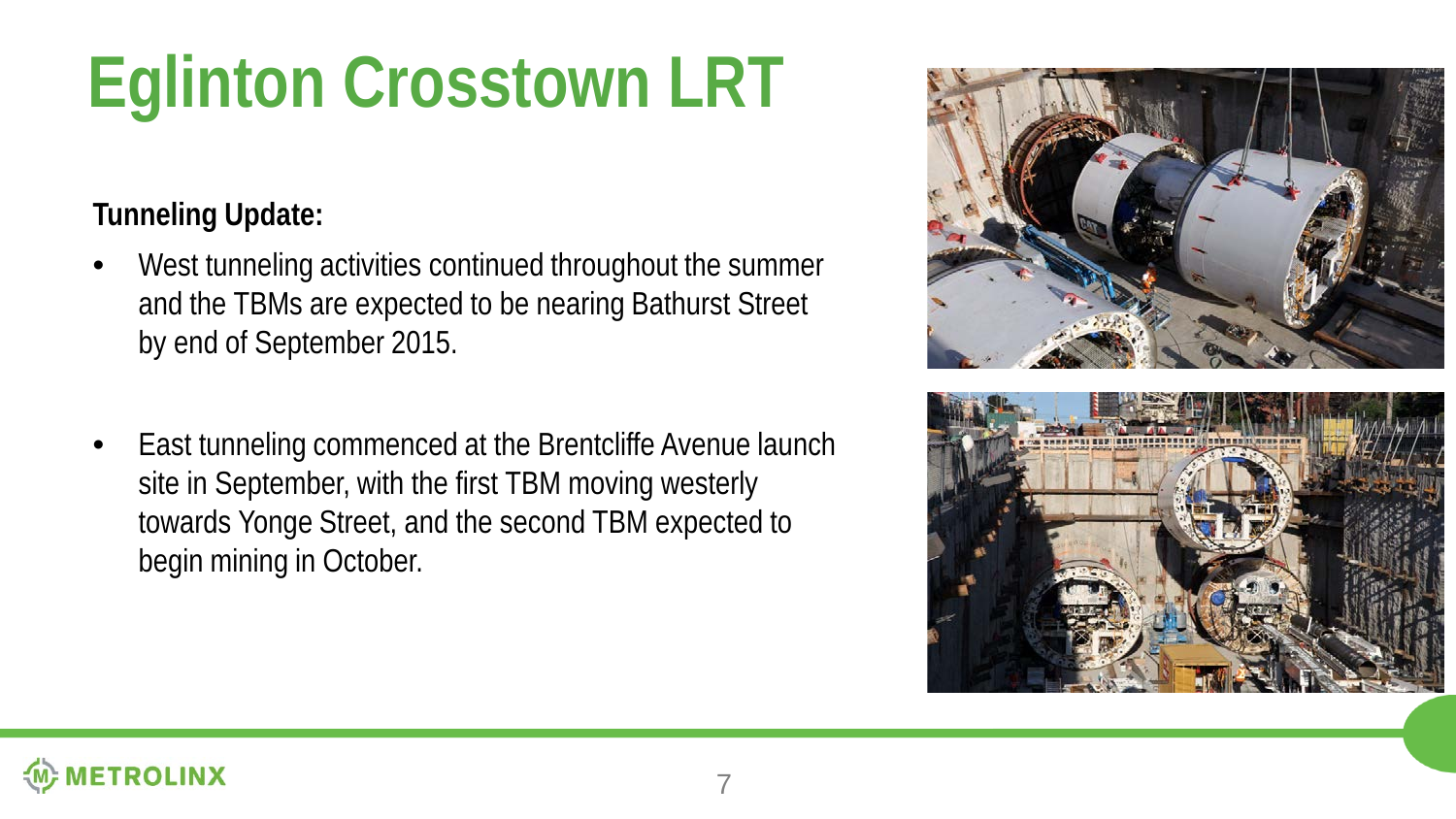### **Finch West LRT**

- Notice of Completion of Environmental Project Report for Maintenance and Storage Facility issued in July, with a targeted completion date of late 2015.
- Provincial approvals were received in July and August to move forward with Infrastructure Ontario on Alternative Financing Procurement.
- Request for Qualifications for DBFM contractors will be issued in September 2015.



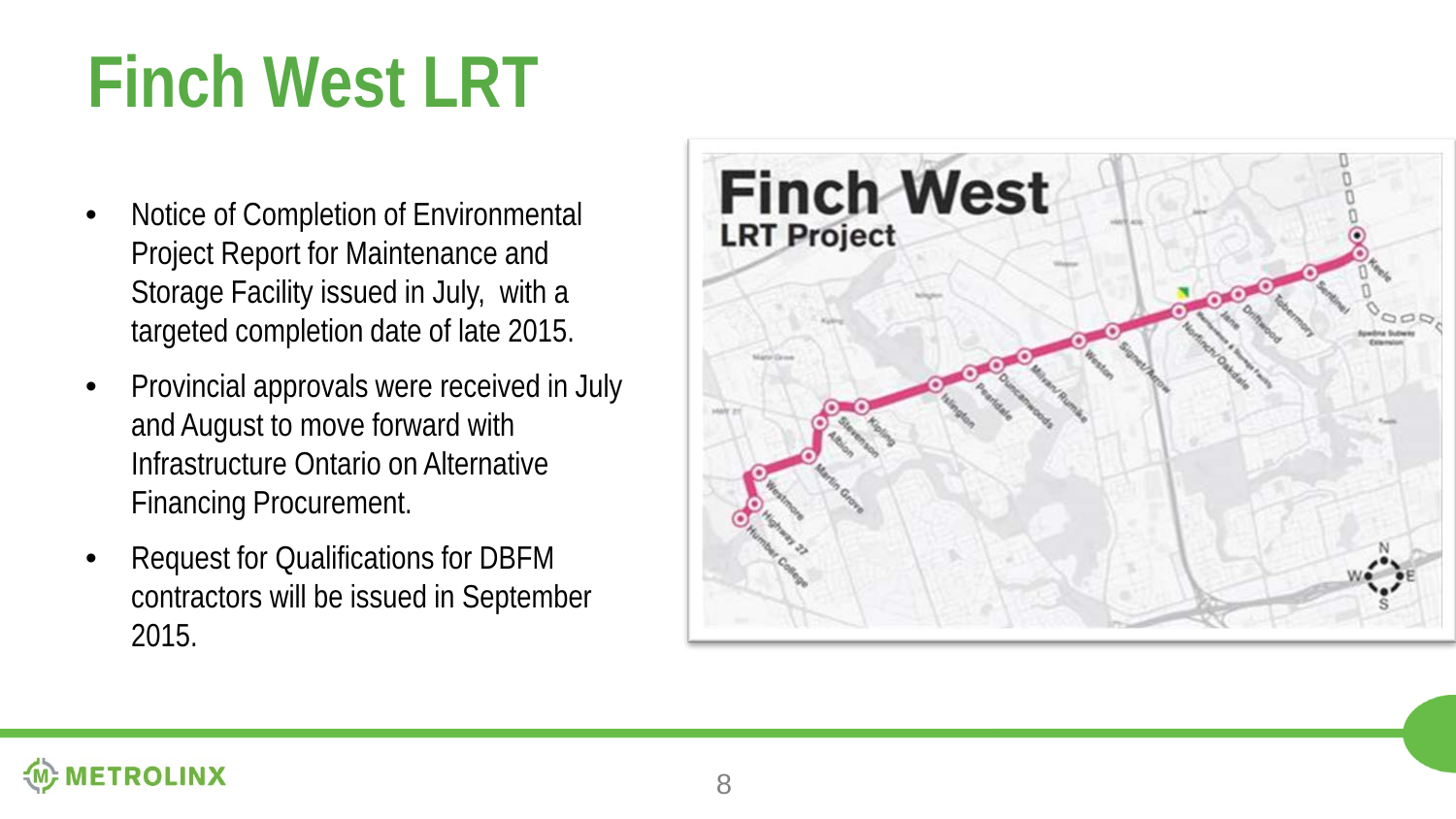### **Hurontario-Main LRT**

- Projected cost is \$1.6 billion (2014\$)
	- Seeking federal funding through PPP Canada.
- EA complete
	- Approximately 3 years to start of construction.
- Next steps include:
	- Tendering for Technical Advisory services and providing the board with recommendation for award in fall of 2015.
	- Acquisition of key parcels of property.
	- Development of agreements with local/regional governments.
	- Resolution of Brampton downtown alignment.
	- Development of a risk-based master schedule throughout the RFQ/RFP phase.
	- Development of an early works plan.

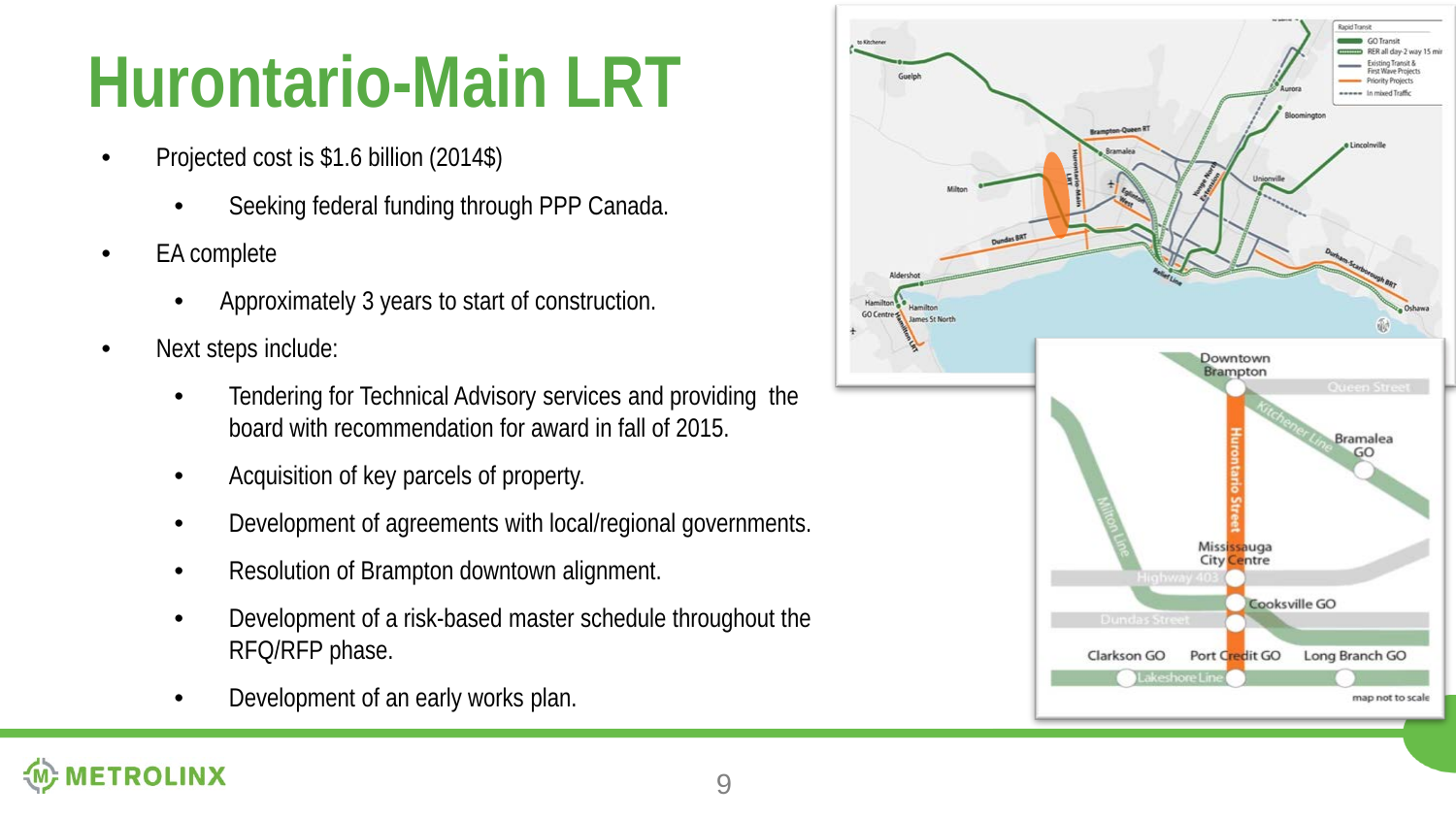### **Hamilton LRT**

- Light rail transit along Main Street, King Street, and Queenston Road:
	- 13 at-grade stops and 2 terminals from McMaster University to the Queenston Traffic Circle along the current B-Line bus route.
	- May 26 the Province announced \$1 billion commitment to the line.
	- Spur line will connect to the new West Harbor GO station.
	- Improved pedestrian access to the Hamilton GO station.
- Metrolinx has assigned a dedicated Director to the project.